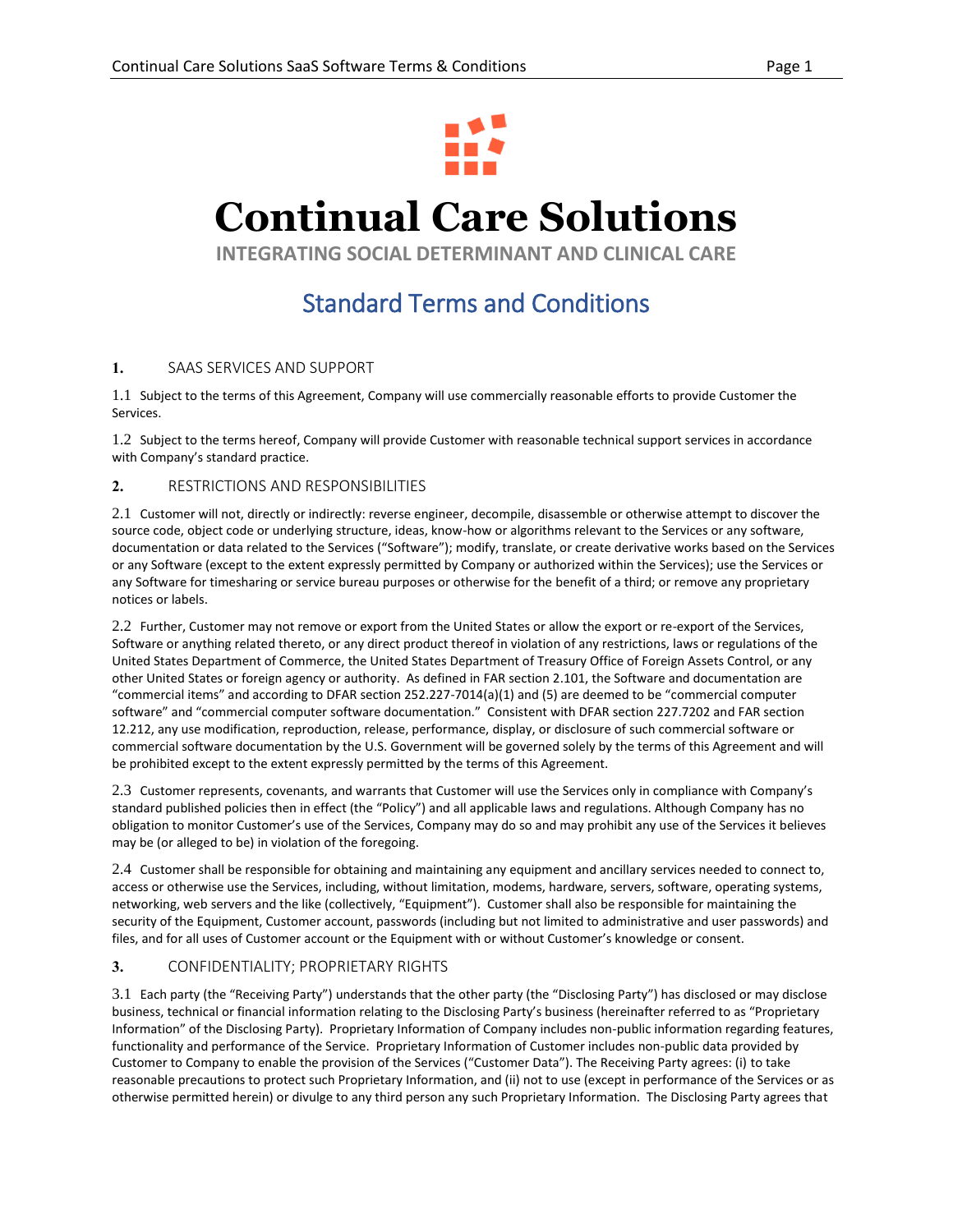the foregoing shall not apply with respect to any information after five (5) years following the disclosure thereof or any information that the Receiving Party can document (a) is or becomes generally available to the public, or (b) was in its possession or known by it prior to receipt from the Disclosing Party, or (c) was rightfully disclosed to it without restriction by a third party, or (d) was independently developed without use of any Proprietary Information of the Disclosing Party or (e) is required to be disclosed by law.

3.2 Customer shall own all right, title and interest in and to the Customer Data. Company shall own and retain all right, title and interest in and to (a) the Services and Software, all improvements, enhancements or modifications thereto, (b) any software, applications, inventions or other technology developed in connection with Implementation Services or support, and (c) all intellectual property rights related to any of the foregoing.

3.3 Notwithstanding anything to the contrary, Company shall have the right to collect and analyze data and other information relating to the provision, use and performance of various aspects of the Services, and Company will be free (during and after the term hereof) to (i) use such information and data to improve and enhance the Services and for other development, diagnostic and corrective purposes in connection with the Services and other Company offerings, and (ii) disclose such data solely in aggregate or other de-identified form in connection with its business. No rights or licenses are granted except as expressly set forth herein.

3.4 Customer shall be responsible for all taxes associated with Services other than U.S. taxes based on Company's net income.

## **4.** TERM AND TERMINATION

4.1 Subject to earlier termination as provided below, this Agreement is for a period of one year, and shall be automatically renewed for additional periods of the same duration as the Initial Service Term (collectively, the "Term"), unless either party requests termination at least thirty (30) days prior to the end of the then-current term.

4.2 In addition to any other remedies it may have, either party may also terminate this Agreement upon thirty (30) days' notice, if the other party materially breaches any of the terms or conditions of this Agreement. Upon any termination, Company will make all Customer Data available to Customer for electronic retrieval for a period of thirty (30) days, but thereafter Company may, but is not obligated to, delete stored Customer Data. All sections of this Agreement which by their nature should survive termination will survive termination, including, without limitation, accrued rights to payment, confidentiality obligations, warranty disclaimers, and limitations of liability.

## **5.** WARRANTY AND DISCLAIMER

Company shall use reasonable efforts consistent with prevailing industry standards to maintain the Services in a manner which minimizes errors and interruptions in the Services and shall perform the Implementation Services in a professional and workmanlike manner. Services may be temporarily unavailable for scheduled maintenance or for unscheduled emergency maintenance, either by Company or by third-party providers, or because of other causes beyond Company's reasonable control, but Company shall use reasonable efforts to provide advance notice in writing or by e-mail of any scheduled service disruption. **HOWEVER, COMPANY DOES NOT WARRANT THAT THE SERVICES WILL BE UNINTERRUPTED OR ERROR FREE; NOR DOES IT MAKE ANY WARRANTY AS TO THE RESULTS THAT MAY BE OBTAINED FROM USE OF THE SERVICES.****EXCEPT AS EXPRESSLY SET FORTH IN THIS SECTION, THE SERVICES AND IMPLEMENTATION SERVICES ARE PROVIDED "AS IS" AND COMPANY DISCLAIMS ALL WARRANTIES, EXPRESS OR IMPLIED, INCLUDING, BUT NOT LIMITED TO, IMPLIED WARRANTIES OF MERCHANTABILITY AND FITNESS FOR A PARTICULAR PURPOSE AND NON-INFRINGEMENT.**

## **6.** INDEMNITY

Company shall hold Customer harmless from liability to third parties resulting from infringement by the Service of any United States patent or any copyright or misappropriation of any trade secret, provided Company is promptly notified of any and all threats, claims and proceedings related thereto and given reasonable assistance and the opportunity to assume sole control over defense and settlement; Company will not be responsible for any settlement it does not approve in writing. The foregoing obligations do not apply with respect to portions or components of the Service (i) not supplied by Company, (ii) made in whole or in part in accordance with Customer specifications, (iii) that are modified after delivery by Company, (iv) combined with other products, processes or materials where the alleged infringement relates to such combination, (v) where Customer continues allegedly infringing activity after being notified thereof or after being informed of modifications that would have avoided the alleged infringement, or (vi) where Customer's use of the Service is not strictly in accordance with this Agreement. If, due to a claim of infringement, the Services are held by a court of competent jurisdiction to be or are believed by Company to be infringing, Company may, at its option and expense (a) replace or modify the Service to be non-infringing provided that such modification or replacement contains substantially similar features and functionality, (b) obtain for Customer a license to